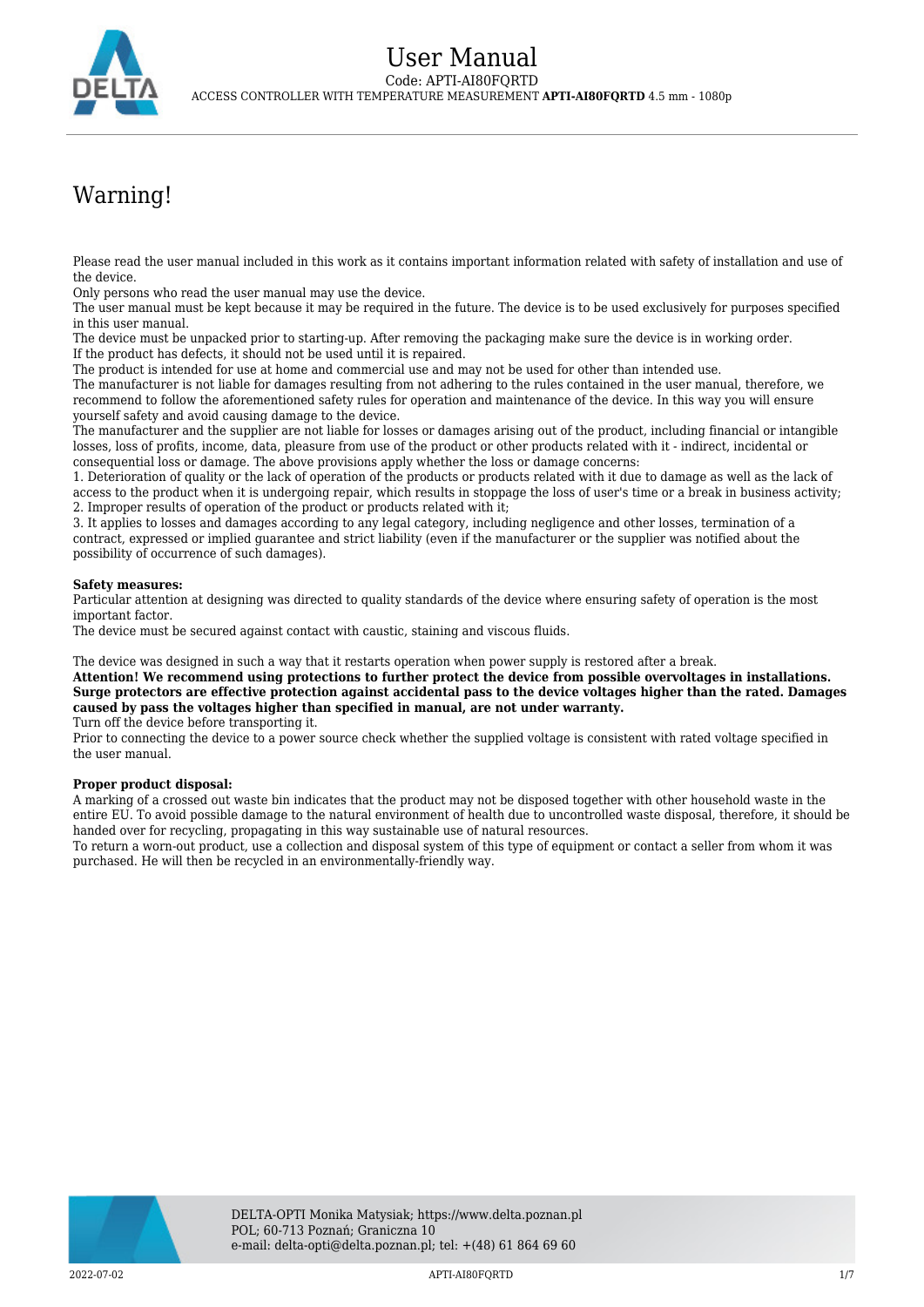

## User Manual Code: APTI-AI80FQRTD ACCESS CONTROLLER WITH TEMPERATURE MEASUREMENT **APTI-AI80FQRTD** 4.5 mm - 1080p

Access controller based on face recognition with body surface temperature measurement function. The device is additionally equipped with an RFID card reader in the MIFARE standard and a QR code scanner.

A solution dedicated to measuring temperature. The camera is able to detect increased object temperature. It can be used for preliminary temperature control in places such as customs, airports, schools and hospitals. Face recognition with extended functionality allows you to determine whether the observed person has a protective mask and in the absence of a mask perform the appropriate action, e.g. trigger a voice message reminding to cover the face.

**Attention!** The face recognition feature requires that photos for the database be taken in homogeneous lighting, and the size of a single photo must not exceed 2 MB. In addition, the photo should be cropped in such a way that the image contains the entire face, while the face should occupy as much of the surface of the image as possible. When using the face recognition function for people in protective masks, the optimal working conditions of the device are ensured by positioning it so that the lens is at the height of the face and is directed towards it.



QR code reader:



DELTA-OPTI Monika Matysiak; https://www.delta.poznan.pl POL; 60-713 Poznań; Graniczna 10 e-mail: delta-opti@delta.poznan.pl; tel: +(48) 61 864 69 60

2022-07-02 APTI-AI80FQRTD 2/7

≬لا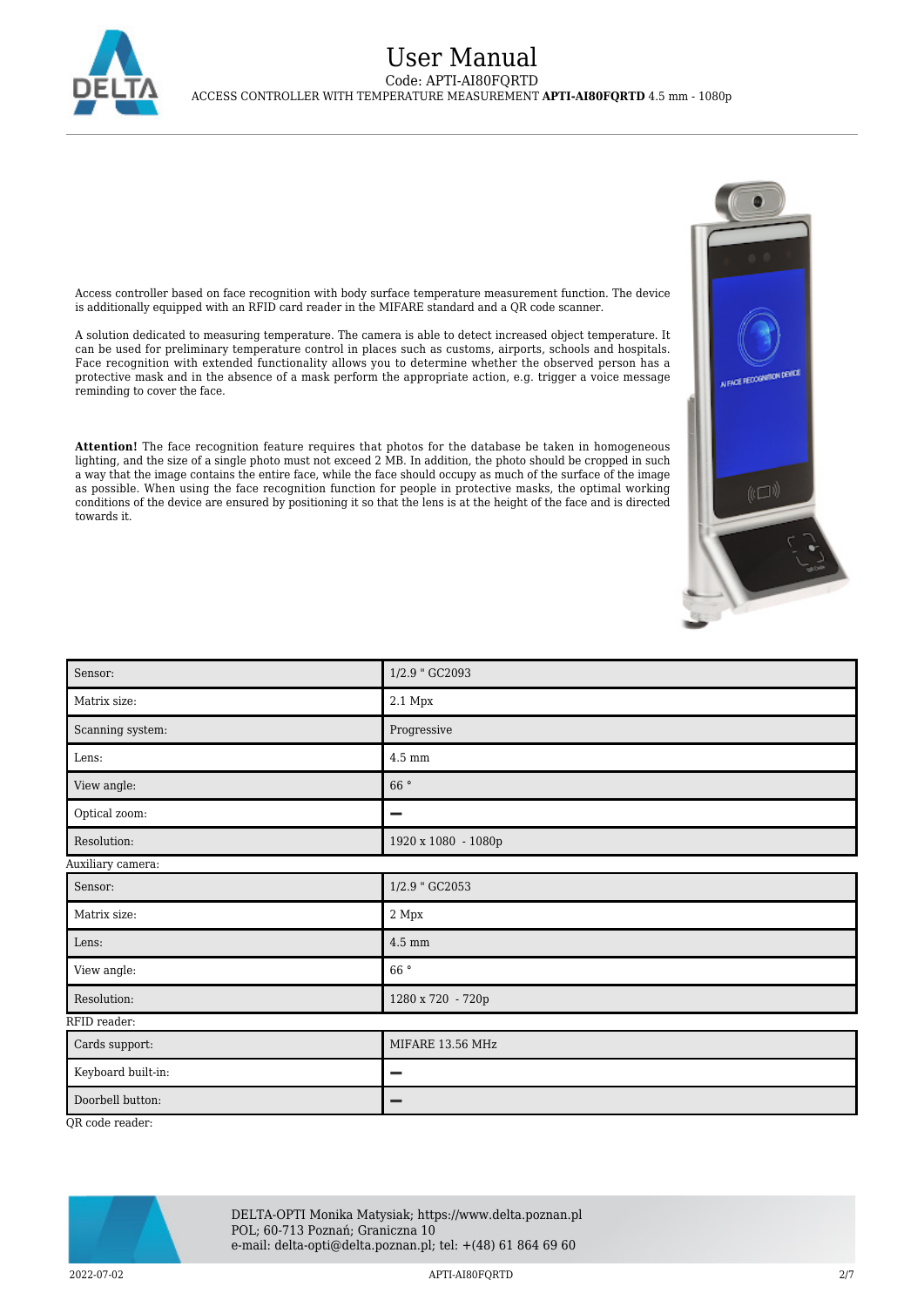

# User Manual Code: APTI-AI80FQRTD ACCESS CONTROLLER WITH TEMPERATURE MEASUREMENT **APTI-AI80FQRTD** 4.5 mm - 1080p

| Resolution:                          | 640 x 480 px                                                                                                                                                                                                                                                      |  |
|--------------------------------------|-------------------------------------------------------------------------------------------------------------------------------------------------------------------------------------------------------------------------------------------------------------------|--|
| View angle:                          | 90°                                                                                                                                                                                                                                                               |  |
| Interface:                           | USB, RS-232 TTL                                                                                                                                                                                                                                                   |  |
| Maximum background illumination:     | 100 000 Lux                                                                                                                                                                                                                                                       |  |
| QR codes reading:                    | · 1D : EAN, UPC, Code 39, Code 93, Code 128, UCC/EAN 128, Codabar, Interleaved<br>2 of 5 (ITF), ITF-6, ITF-14, ISBN, ISSN, MSI-Plessey, GS1 Databar, Code 11,<br>Industrial 25, Standard 25, Plessey, Matrix 2 of 5<br>• 2D : QR Code, Data Matrix, PDF417, Aztec |  |
| Reading distance:                    | • EAN13 (13 mm): 30  140 mm<br>• Code 39 (5 mm) : 30  50 mm<br>• QR Code (20 mm) : 35  120 mm<br>• Data Matrix (10 mm) : 30  70 mm<br>• PDF417 (6.67 mm) : 30  80 mm                                                                                              |  |
| Minimal contrast:                    | 25 %                                                                                                                                                                                                                                                              |  |
| General information:                 |                                                                                                                                                                                                                                                                   |  |
| Standard:                            | TCP/IP                                                                                                                                                                                                                                                            |  |
| Range of IR illumination:            | 5 <sub>m</sub>                                                                                                                                                                                                                                                    |  |
| White light LED illuminator range:   | 5 <sub>m</sub>                                                                                                                                                                                                                                                    |  |
| Temperature measurement:             | ✓                                                                                                                                                                                                                                                                 |  |
| Temperature measurement range:       | 35.7 °C  42 °C                                                                                                                                                                                                                                                    |  |
| Accuracy of temperature measurement: | ± 0.3 °C                                                                                                                                                                                                                                                          |  |
| Temperature measurement distance:    | 0.7 m 1.2 m                                                                                                                                                                                                                                                       |  |
| Face recognition distance:           | $0.5$ m $2.0$ m (max 30 000 faces in the database)                                                                                                                                                                                                                |  |
| Internal memory:                     | Support storage of 50 000 records                                                                                                                                                                                                                                 |  |
| Video output:                        | $\overline{\phantom{0}}$                                                                                                                                                                                                                                          |  |
| RS-485 interface:                    | ✓                                                                                                                                                                                                                                                                 |  |
| Wiegand interface:                   | ✓                                                                                                                                                                                                                                                                 |  |
| Memory card slot:                    |                                                                                                                                                                                                                                                                   |  |
| Alarm inputs / outputs:              | 0/1                                                                                                                                                                                                                                                               |  |
| Audio:                               | Speaker built-in                                                                                                                                                                                                                                                  |  |
| Network interface:                   | 10/100 Base-T (RJ-45)                                                                                                                                                                                                                                             |  |
| Network protocols:                   | IPv4, TCP/IP, HTTP, MQTT, RTSP, SMTP, NTP                                                                                                                                                                                                                         |  |
| WEB Server:                          | Built-in                                                                                                                                                                                                                                                          |  |
| ONVIF:                               | -                                                                                                                                                                                                                                                                 |  |
| Default IP address:                  | DHCP / 192.168.1.88                                                                                                                                                                                                                                               |  |
| Default admin user / password:       | admin / 12345                                                                                                                                                                                                                                                     |  |
| Web browser access ports:            | 80                                                                                                                                                                                                                                                                |  |
| PC client access ports:              | 80                                                                                                                                                                                                                                                                |  |

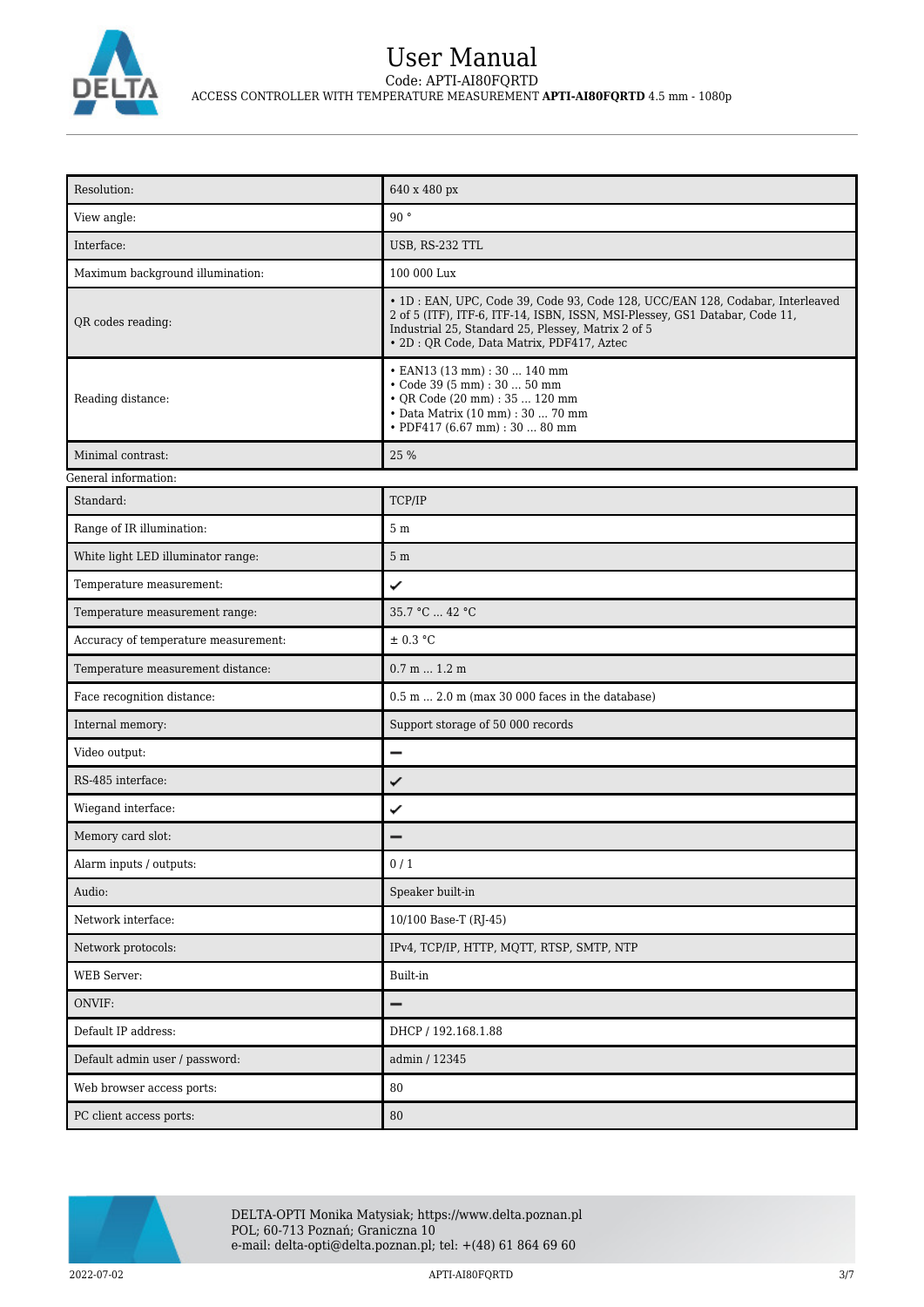

# User Manual Code: APTI-AI80FQRTD ACCESS CONTROLLER WITH TEMPERATURE MEASUREMENT **APTI-AI80FQRTD** 4.5 mm - 1080p

| Main features:         | • Built-in LCD display showing the image from the video camera and the result of<br>temperature measurement - 800 x 1280 px, 8 "<br>$\cdot$ Wiegand 34/26<br>• Day/Night mode (color/b&w/auto)<br>• RESET button<br>• Alarm output of NO/NC relay type<br>• Relay output operating modes: access control or notification of an exception<br>• Built-in OR code reader |
|------------------------|-----------------------------------------------------------------------------------------------------------------------------------------------------------------------------------------------------------------------------------------------------------------------------------------------------------------------------------------------------------------------|
| Power supply:          | 12 V / 2 A DC                                                                                                                                                                                                                                                                                                                                                         |
| Power consumption:     | $\leq$ 18 W                                                                                                                                                                                                                                                                                                                                                           |
| Housing:               | Compact - Metal                                                                                                                                                                                                                                                                                                                                                       |
| Color:                 | Silver                                                                                                                                                                                                                                                                                                                                                                |
| "Index of Protection": |                                                                                                                                                                                                                                                                                                                                                                       |
| Operation temp:        | 15 °C  25 °C - temperature measurement only in closed rooms (stabilized<br>temperature)                                                                                                                                                                                                                                                                               |
| Weight:                | $1.8 \text{ kg}$                                                                                                                                                                                                                                                                                                                                                      |
| Dimensions:            | 366 x 132 x 144 mm                                                                                                                                                                                                                                                                                                                                                    |
| Montage hole diameter: | 35 mm                                                                                                                                                                                                                                                                                                                                                                 |
| Length of the cable:   | 65 cm                                                                                                                                                                                                                                                                                                                                                                 |
| Supported languages:   | English, French, Spanish, Ukrainian, Italian                                                                                                                                                                                                                                                                                                                          |
| Manufacturer / Brand:  | <b>APTI</b>                                                                                                                                                                                                                                                                                                                                                           |
| Guarantee:             | 3 years                                                                                                                                                                                                                                                                                                                                                               |

Front view:

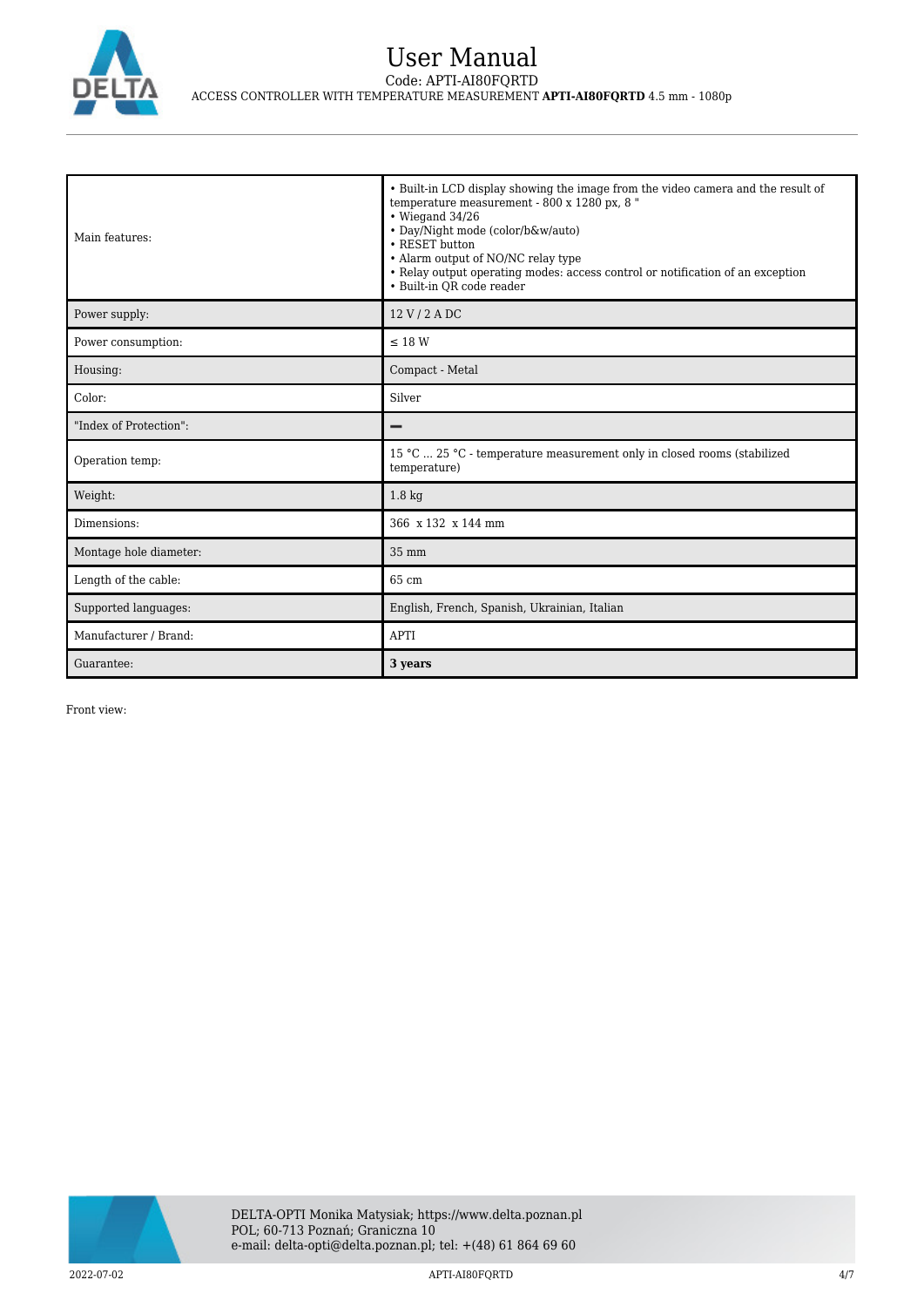





Rear view:



2022-07-02 APTI-AI80FQRTD 5/7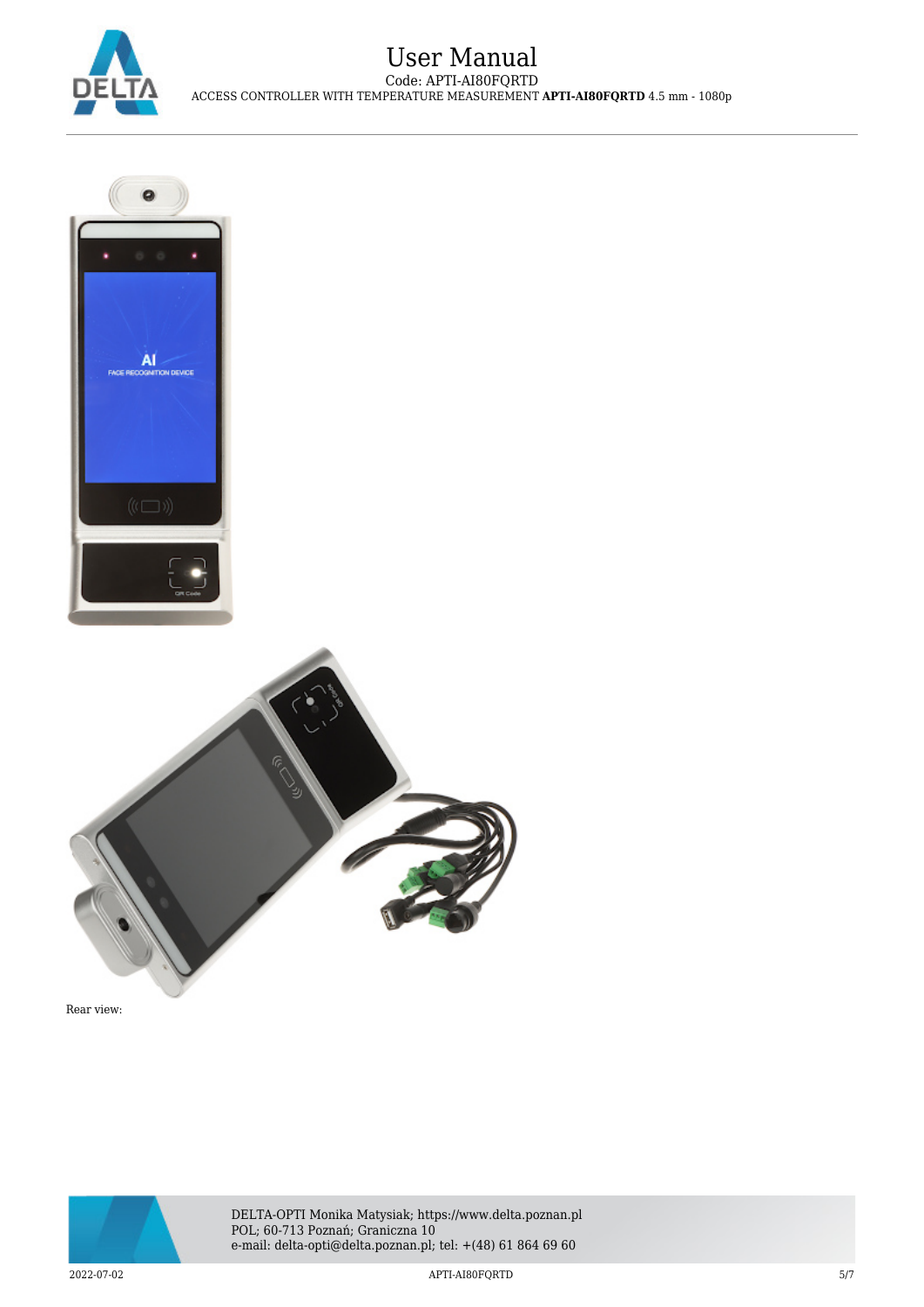



Connectors: